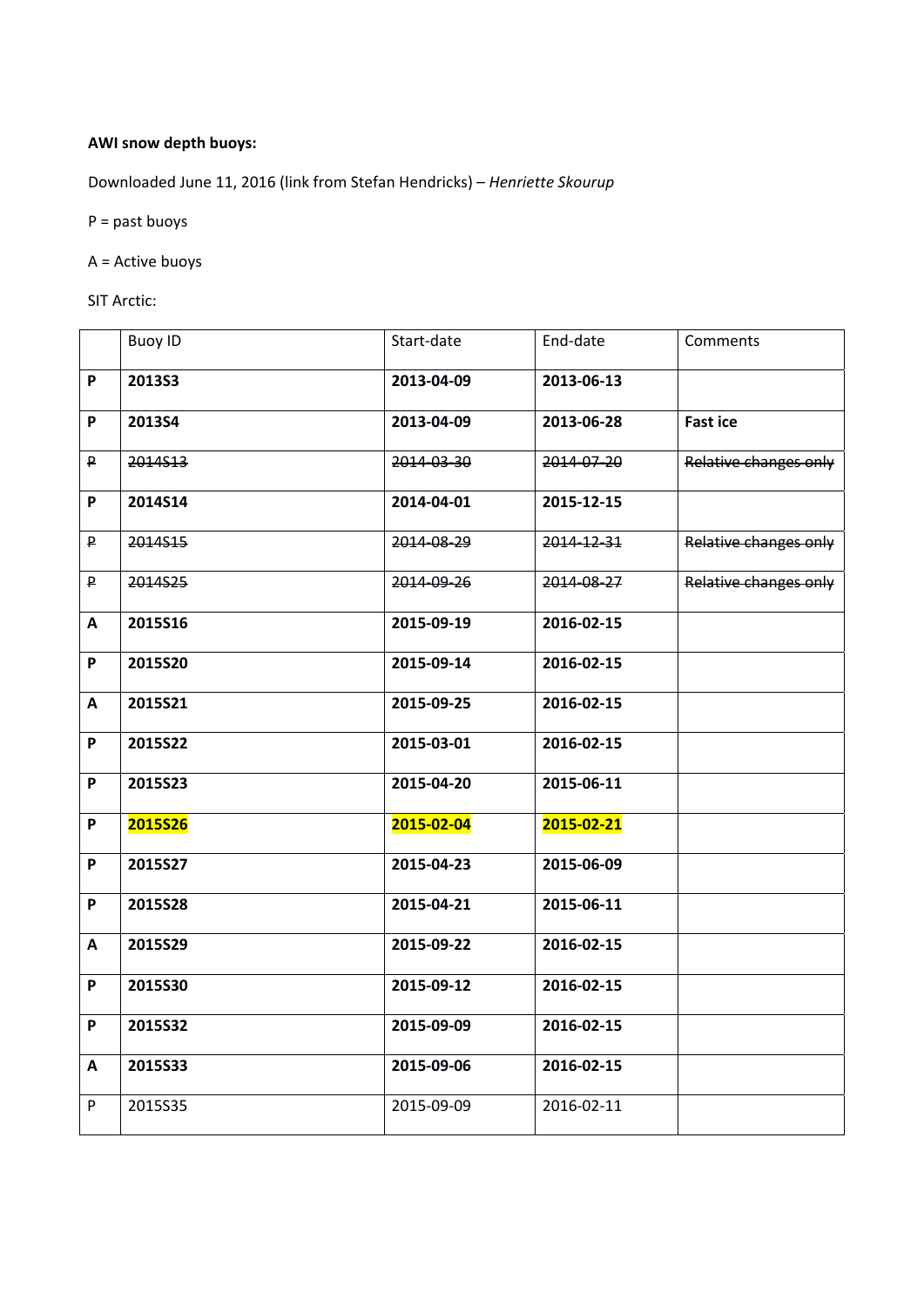## SIT Antarctic:

|              | <b>Buoy ID</b> | Start-date | End-date   | Comments                 |
|--------------|----------------|------------|------------|--------------------------|
| P            | 2013S1         | 2013-02-11 | 2013-04-29 | Relative changes<br>only |
| $\mathsf{A}$ | 201352         | 2013-02-11 | 2016-02-15 | Relative changes<br>only |
| P            | <b>2013S6</b>  | 2013-06-24 | 2013-09-27 |                          |
| P            | 2013S7         | 2013-07-06 | 2013-09-13 |                          |
| P            | <b>2013S8</b>  | 2013-07-09 | 2014-01-05 |                          |
| P            | 2014S9         | 2014-02-05 | 2015-10-02 |                          |
| A            | 2014S10        | 2014-01-13 | 2016-02-15 |                          |
| P            | 2014S11        | 2014-01-29 | 2015-06-02 |                          |
| P            | 2014S12        | 2014-01-17 | 2016-02-02 |                          |
| P            | 2014S17        | 2014-12-20 | 2015-02-01 |                          |
| P            | 2014S24        | 2014-03-07 | 2014-05-16 | Relative changes<br>only |
| P            | 2015S18        | 2015-01-03 | 2015-01-18 |                          |
| P            | 2015S19        | 2015-01-03 | 2015-07-15 |                          |
|              | 2015539        | 2015-12-23 | 2016-02-13 |                          |
|              | 2015S41        | 2015-12-30 | 2016-02-15 |                          |
|              | 2015S42        | 2015-12-26 | 2016-02-15 |                          |
|              | 2016531        | 2016-01-16 | 2016-02-15 |                          |
|              | 2016S37        | 2016-01-18 | 2016-02-15 |                          |
|              | 2016S38        | 2016-01-15 | 2016-02-15 |                          |
|              | 2016S40        | 2016-01-25 | 2016-02-15 |                          |

Keep spredning and standard deviation … number of measurements …